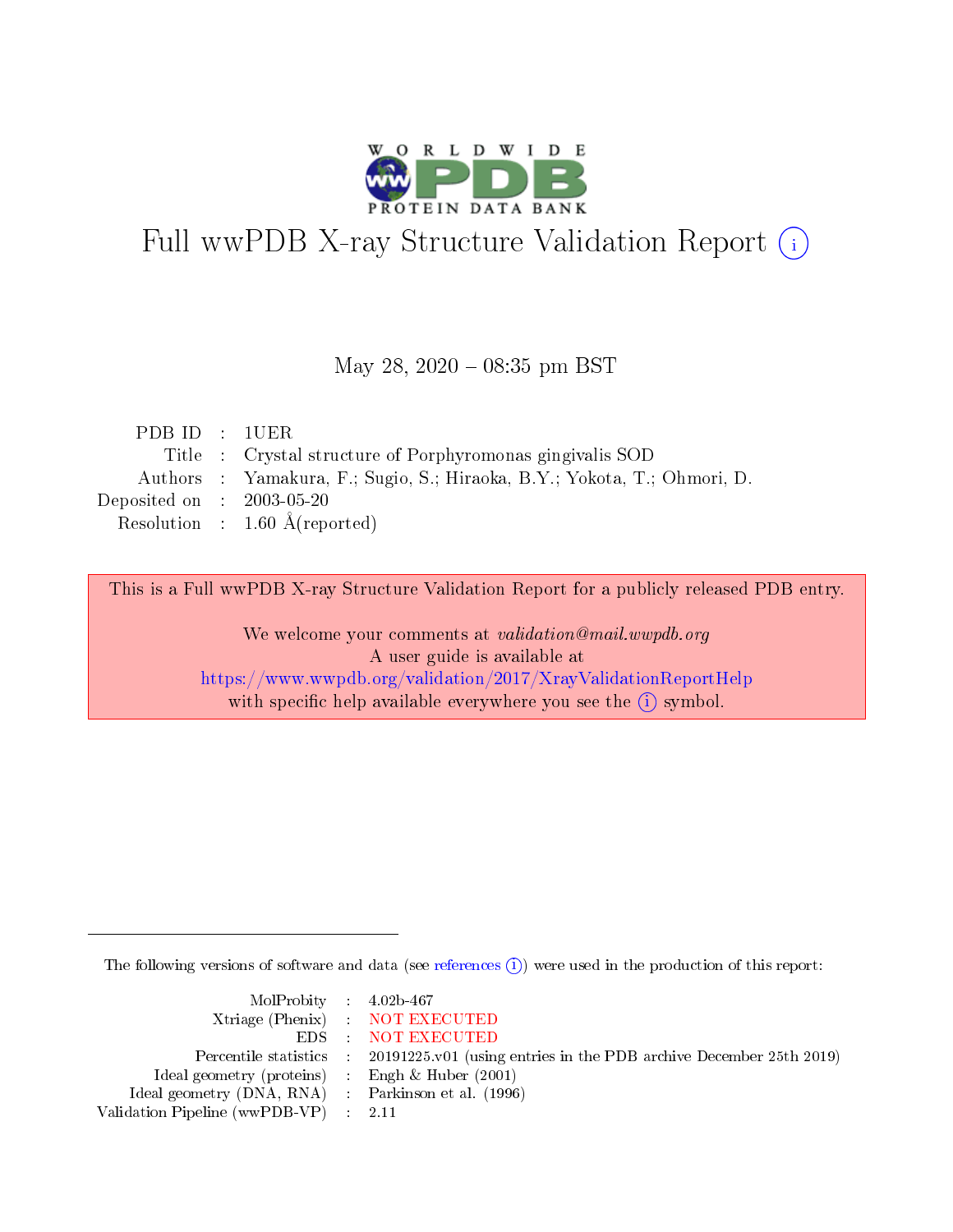## 1 [O](https://www.wwpdb.org/validation/2017/XrayValidationReportHelp#overall_quality)verall quality at a glance  $(i)$

The following experimental techniques were used to determine the structure: X-RAY DIFFRACTION

The reported resolution of this entry is 1.60 Å.

Percentile scores (ranging between 0-100) for global validation metrics of the entry are shown in the following graphic. The table shows the number of entries on which the scores are based.



| Metric                | Whole archive       | Similar resolution                                        |  |  |
|-----------------------|---------------------|-----------------------------------------------------------|--|--|
|                       | (# $\rm{Entries}$ ) | $(\#\text{Entries}, \text{resolution range}(\text{\AA}))$ |  |  |
| Clashscore            | 141614              | $3665(1.60-1.60)$                                         |  |  |
| Ramachandran outliers | 138981              | $3564(1.60-1.60)$                                         |  |  |
| Sidechain outliers    | 138945              | $3563(1.60-1.60)$                                         |  |  |

The table below summarises the geometric issues observed across the polymeric chains and their fit to the electron density. The red, orange, yellow and green segments on the lower bar indicate the fraction of residues that contain outliers for  $\geq=3$ , 2, 1 and 0 types of geometric quality criteria respectively. A grey segment represents the fraction of residues that are not modelled. The numeric value for each fraction is indicated below the corresponding segment, with a dot representing fractions  $\leq=5\%$ 

Note EDS was not executed.

| Mol | Chain  | $\vert$ Length | Quality of chain |     |  |
|-----|--------|----------------|------------------|-----|--|
|     | А      | 191            | 90%              | 9%  |  |
|     | B      | 191            | 86%              | 13% |  |
|     | $\cap$ | 191            | 83%              | 15% |  |
|     |        | 191            | 31%<br>66%       |     |  |

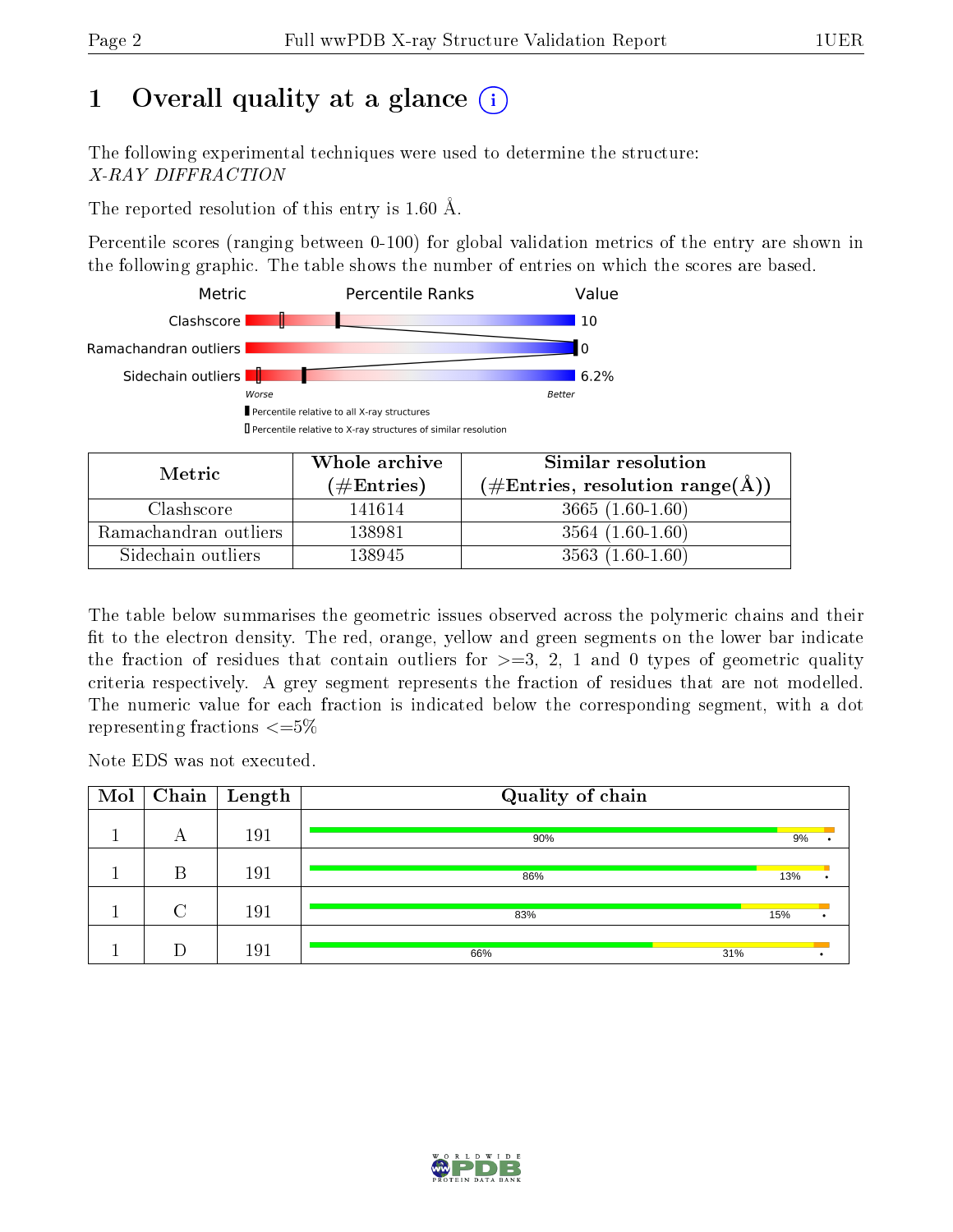## 2 Entry composition (i)

There are 3 unique types of molecules in this entry. The entry contains 6612 atoms, of which 0 are hydrogens and 0 are deuteriums.

In the tables below, the ZeroOcc column contains the number of atoms modelled with zero occupancy, the AltConf column contains the number of residues with at least one atom in alternate conformation and the Trace column contains the number of residues modelled with at most 2 atoms.

| Mol | Chain | Residues | Atoms |                        |     |     |   |  | $ZeroOcc \mid AltConf \mid$ | Trace |
|-----|-------|----------|-------|------------------------|-----|-----|---|--|-----------------------------|-------|
|     | А     | 191      | Total | $\left( \cdot \right)$ | N   |     | S |  |                             |       |
|     |       |          | 1526  | 980                    | 259 | 286 |   |  |                             |       |
|     | В     | 191      | Total | C                      | Ν   |     | S |  |                             |       |
|     |       |          | 1526  | 980                    | 259 | 286 |   |  |                             |       |
|     |       | 191      | Total | C                      | Ν   |     | S |  |                             |       |
|     |       |          | 1526  | 980                    | 259 | 286 |   |  |                             |       |
|     |       | 191      | Total | C                      | Ν   |     | S |  |                             |       |
|     |       | 1526     | 980   | 259                    | 286 |     |   |  |                             |       |

Molecule 1 is a protein called superoxide dismutase.

Molecule 2 is FE (III) ION (three-letter code: FE) (formula: Fe).

| Mol | Chain   Residues | Atoms       | ZeroOcc   AltConf |
|-----|------------------|-------------|-------------------|
| 2   |                  | Total Fe    |                   |
| 2   |                  | Total Fe    |                   |
| 2   |                  | Total Fe    |                   |
| 2   |                  | Total<br>Fe |                   |

Molecule 3 is water.

| Mol |   | Chain   Residues | Atoms                                   | ZeroOcc   AltConf |
|-----|---|------------------|-----------------------------------------|-------------------|
| 3   | А | 177              | Total<br>$\Omega$<br>177<br>177         |                   |
| 3   | В | 156              | Total<br>$\left( \right)$<br>156<br>156 |                   |
| 3   | C | 108              | Total<br>$\left( \right)$<br>108<br>108 |                   |
| 3   |   | 63               | Total<br>$\left( \right)$<br>63<br>63   |                   |

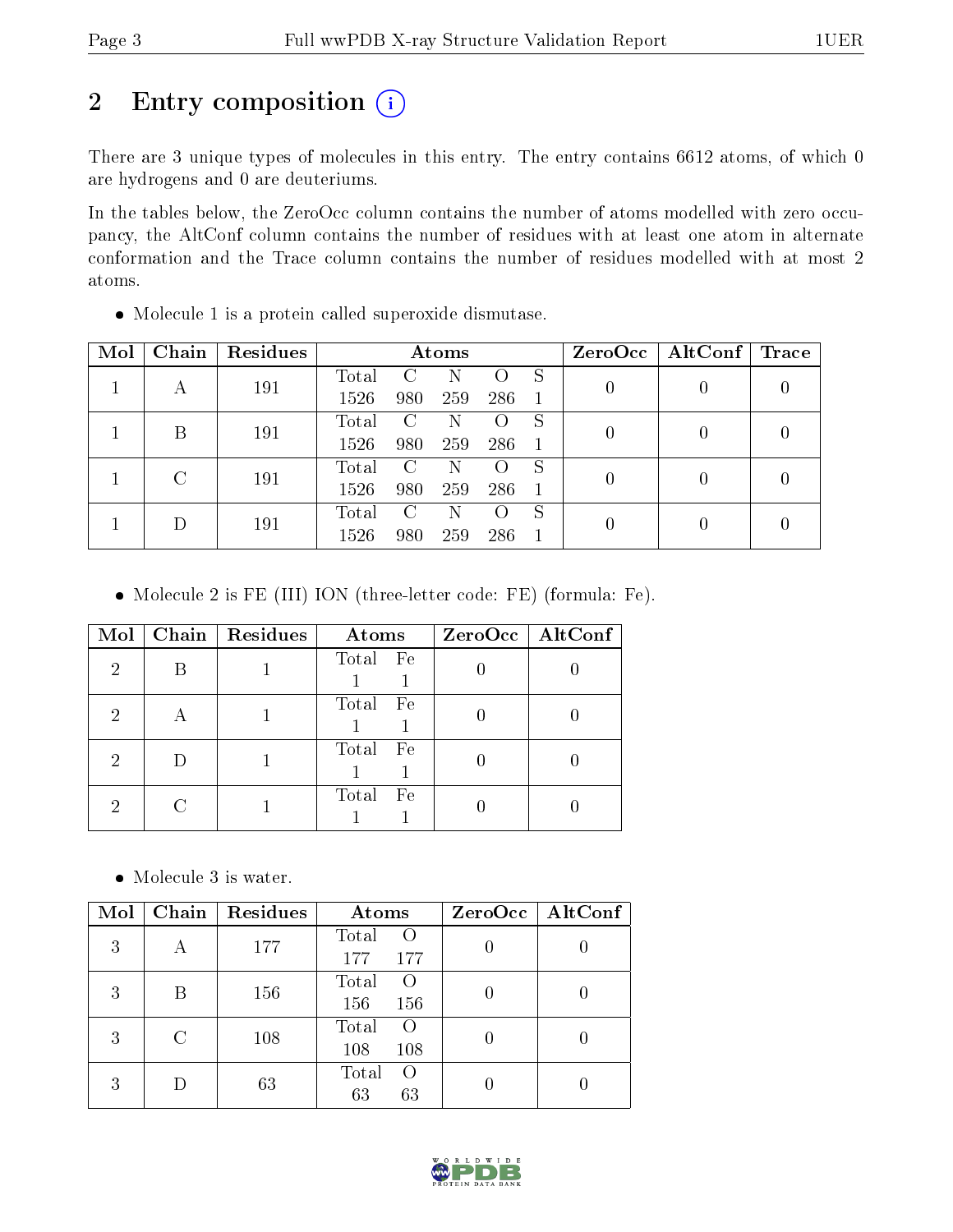### 3 Residue-property plots  $(i)$

These plots are drawn for all protein, RNA and DNA chains in the entry. The first graphic for a chain summarises the proportions of the various outlier classes displayed in the second graphic. The second graphic shows the sequence view annotated by issues in geometry. Residues are colorcoded according to the number of geometric quality criteria for which they contain at least one outlier: green  $= 0$ , yellow  $= 1$ , orange  $= 2$  and red  $= 3$  or more. Stretches of 2 or more consecutive residues without any outlier are shown as a green connector. Residues present in the sample, but not in the model, are shown in grey.

Note EDS was not executed.

• Molecule 1: superoxide dismutase



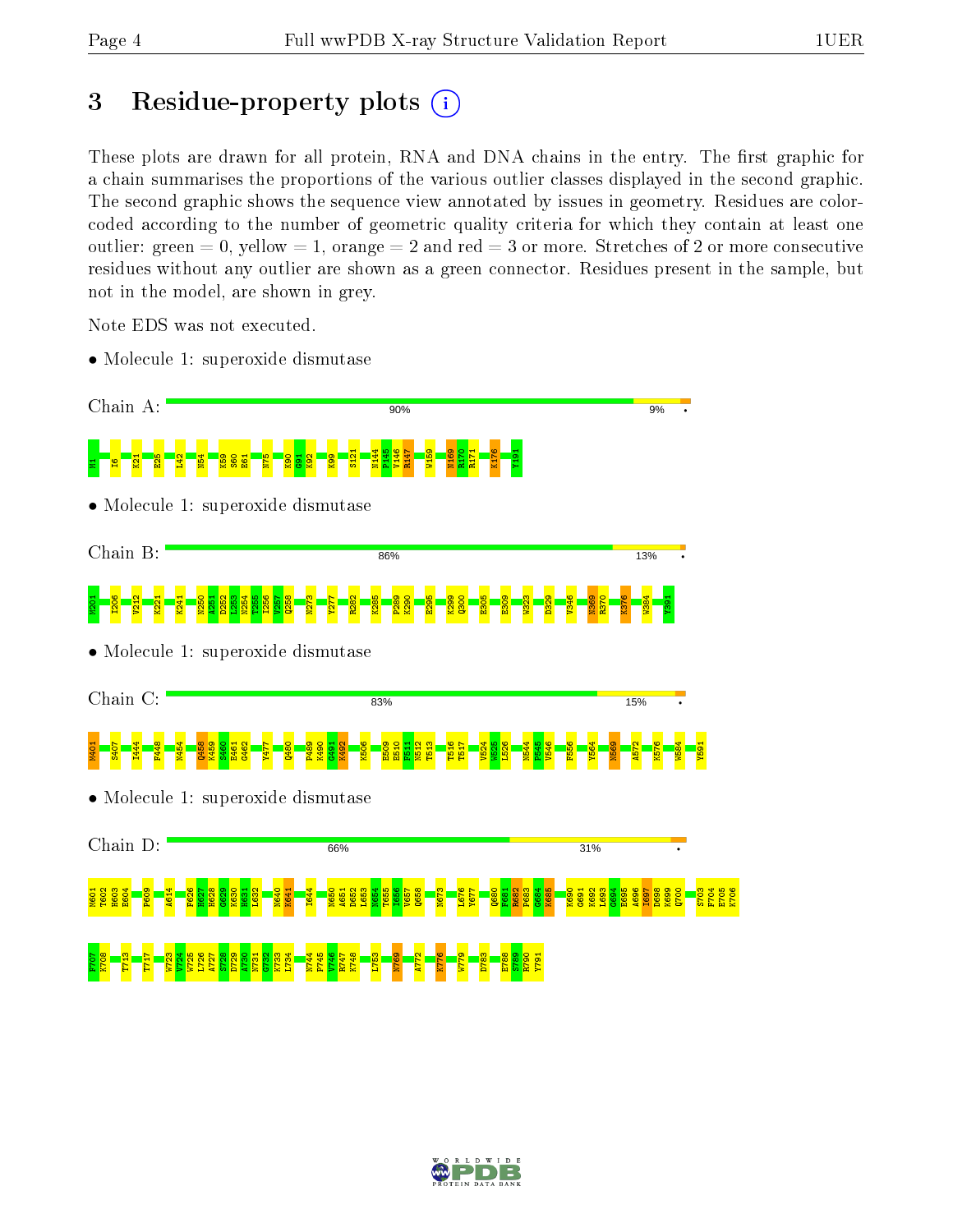## 4 Data and refinement statistics  $(i)$

Xtriage (Phenix) and EDS were not executed - this section is therefore incomplete.

| Property                               | <b>Value</b>                                    | Source    |
|----------------------------------------|-------------------------------------------------|-----------|
| Space group                            | P 21 21 21                                      | Depositor |
| Cell constants                         | 95.93Å<br>75.32Å<br>$101.39\text{\AA}$          | Depositor |
| a, b, c, $\alpha$ , $\beta$ , $\gamma$ | $90.00^\circ$<br>$90.00^\circ$<br>$90.00^\circ$ |           |
| Resolution $(A)$                       | 20.00<br>1.60                                   | Depositor |
| % Data completeness                    | (Not available) $(20.00-1.60)$                  | Depositor |
| in resolution range)                   |                                                 |           |
| $\mathrm{R}_{merge}$                   | 0.07                                            | Depositor |
| $\mathrm{R}_{sym}$                     | (Not available)                                 | Depositor |
| Refinement program                     | X-PLOR 98.1                                     | Depositor |
| $R, R_{free}$                          | 0.231<br>0.256                                  | Depositor |
| Estimated twinning fraction            | No twinning to report.                          | Xtriage   |
| Total number of atoms                  | 6612                                            | wwPDB-VP  |
| Average B, all atoms $(A^2)$           | 33.0                                            | wwPDB-VP  |

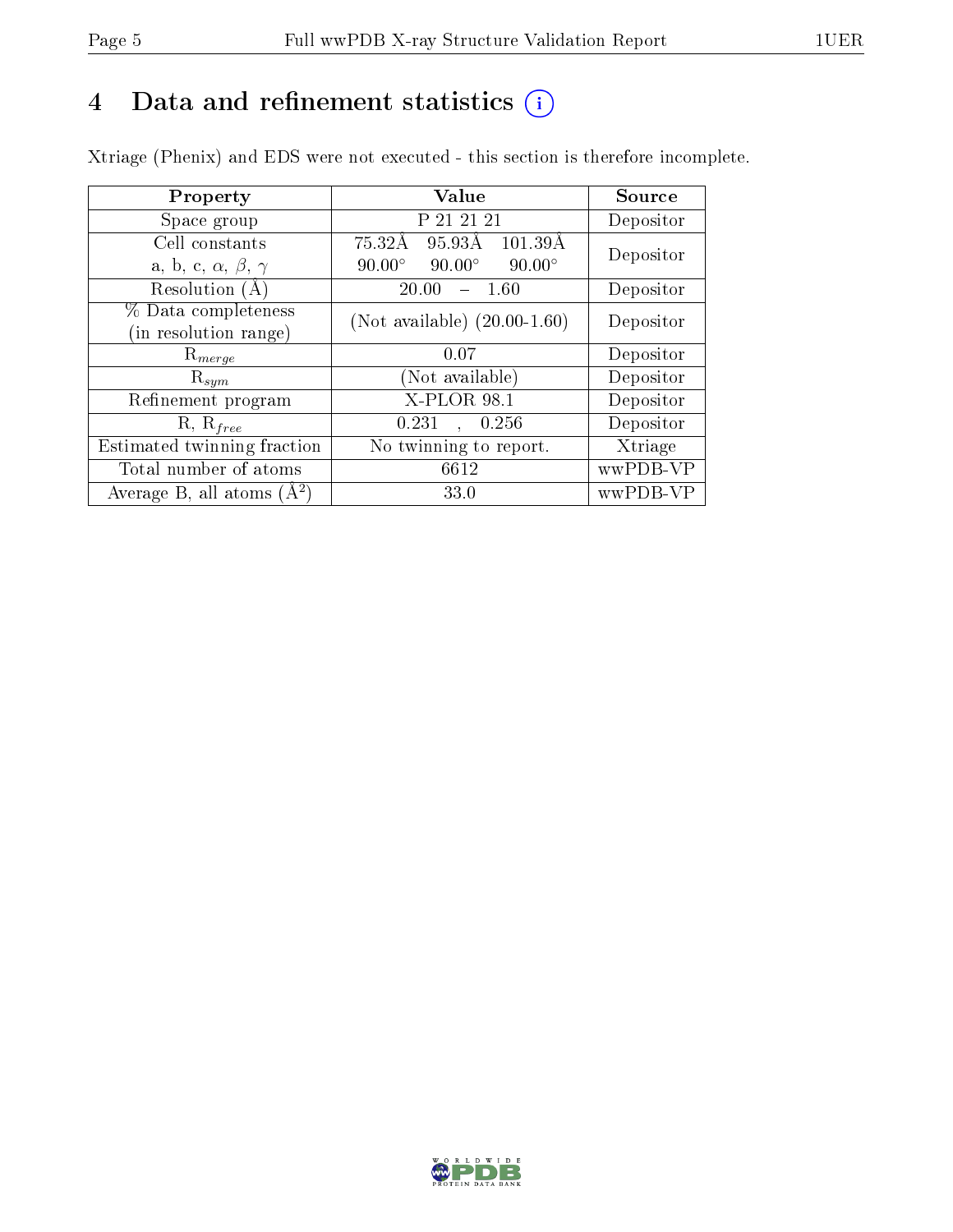## 5 Model quality  $(i)$

### 5.1 Standard geometry  $(i)$

Bond lengths and bond angles in the following residue types are not validated in this section: FE

The Z score for a bond length (or angle) is the number of standard deviations the observed value is removed from the expected value. A bond length (or angle) with  $|Z| > 5$  is considered an outlier worth inspection. RMSZ is the root-mean-square of all Z scores of the bond lengths (or angles).

| Mol | Chain  |      | Bond lengths | Bond angles |                     |  |
|-----|--------|------|--------------|-------------|---------------------|--|
|     |        | RMSZ | $\# Z  > 5$  | RMSZ        | # $ Z >5$           |  |
|     |        | 0.63 | 0/1567       | 0.76        | $1/2122(0.0\%)$     |  |
|     | R      | 0.62 | 0/1567       | 0.73        | 0/2122              |  |
|     | $\cap$ | 0.58 | 0/1567       | 0.70        | $1/2122(0.0\%)$     |  |
|     | I١     | 0.50 | 0/1567       | 0.66        | 0/2122              |  |
| AĦ  | Αll    | 0.58 | 0/6268       | 0.71        | 2/8488<br>$(0.0\%)$ |  |

Chiral center outliers are detected by calculating the chiral volume of a chiral center and verifying if the center is modelled as a planar moiety or with the opposite hand.A planarity outlier is detected by checking planarity of atoms in a peptide group, atoms in a mainchain group or atoms of a sidechain that are expected to be planar.

|  | Mol   Chain   $\#\text{Chirality outliers}$   $\#\text{Planarity outliers}$ ' |
|--|-------------------------------------------------------------------------------|
|  |                                                                               |

There are no bond length outliers.

All (2) bond angle outliers are listed below:

| Mol | Chain |     | $\vert$ Res $\vert$ Type | Atoms        |         | Observed $(^\circ)$ | Ideal $({}^o)$ |
|-----|-------|-----|--------------------------|--------------|---------|---------------------|----------------|
|     |       |     | ${\rm ARG}$              | $NE- CZ-NH1$ | $-5.74$ |                     | $120.30\,$     |
|     |       | 526 | LEU                      | $N$ -CA-C    | $-5.04$ | 97.39               |                |

There are no chirality outliers.

All (1) planarity outliers are listed below:

|  |      | $\blacksquare$ Mol $\vert$ Chain $\vert$ Res $\vert$ Type $\vert$ Group |
|--|------|-------------------------------------------------------------------------|
|  | TYR. | Sidechain                                                               |

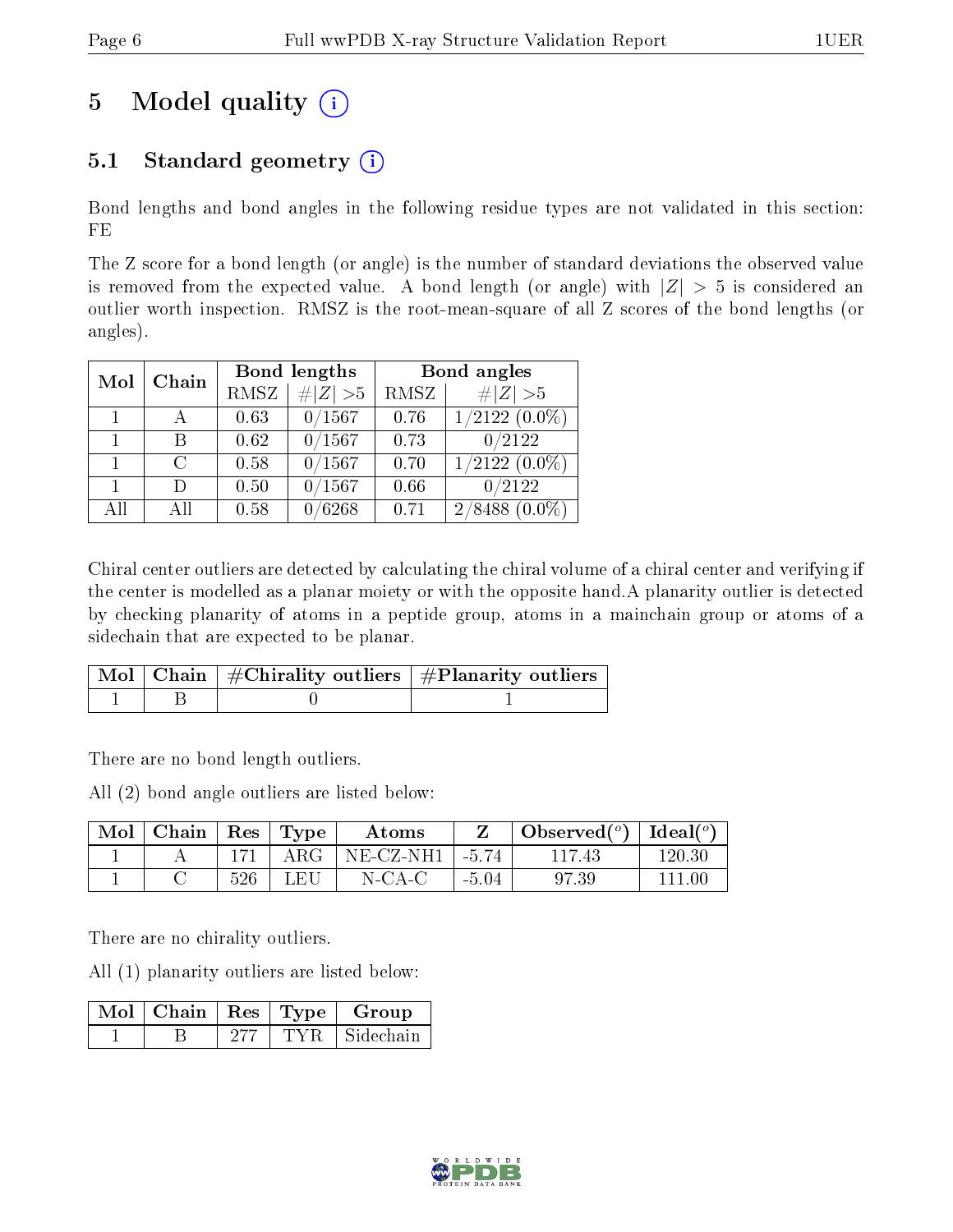#### 5.2 Too-close contacts  $(i)$

In the following table, the Non-H and H(model) columns list the number of non-hydrogen atoms and hydrogen atoms in the chain respectively. The H(added) column lists the number of hydrogen atoms added and optimized by MolProbity. The Clashes column lists the number of clashes within the asymmetric unit, whereas Symm-Clashes lists symmetry related clashes.

| Mol            | Chain          | $Non-H$ | H (model) | $(\mathrm{added})$<br>н | Clashes | <b>Symm-Clashes</b> |
|----------------|----------------|---------|-----------|-------------------------|---------|---------------------|
|                | А              | 1526    |           | 1479                    | 18      |                     |
|                | B              | 1526    | 0         | 1476                    | 23      | 0                   |
|                | $\mathcal{C}$  | 1526    | $\theta$  | 1476                    | 26      | $\overline{0}$      |
|                | D              | 1526    | 0         | 1476                    | 53      | 0                   |
| $\overline{2}$ | А              |         | 0         |                         | 0       | 0                   |
| $\overline{2}$ | B              |         | $\theta$  | 0                       | 0       | $\overline{0}$      |
| $\overline{2}$ | $\overline{C}$ |         | 0         | 0                       | 0       | 0                   |
| $\overline{2}$ | D              |         | 0         |                         |         |                     |
| 3              | А              | 177     | 0         |                         | 9       | $\theta$            |
| 3              | B              | 156     | $\theta$  | 0                       | 9       | $\theta$            |
| 3              | $\overline{C}$ | 108     | 0         |                         | 4       | 0                   |
| 3              | D              | 63      | 0         |                         | 4       | 0                   |
| All            | All            | 6612    | 0         | 5907                    | 119     | $\overline{0}$      |

The all-atom clashscore is defined as the number of clashes found per 1000 atoms (including hydrogen atoms). The all-atom clashscore for this structure is 10.

All (119) close contacts within the same asymmetric unit are listed below, sorted by their clash magnitude.

| Atom-1             | $\boldsymbol{\mathrm{Atom}\text{-}2}$ | Interatomic<br>distance $(A)$ | Clash<br>overlap $(A)$ |
|--------------------|---------------------------------------|-------------------------------|------------------------|
| 1: D:682: ARG:HG2  | 1: D: 682: ARG: HH11                  | 1.22                          | 1.01                   |
| 1:B:376:LYS:HD2    | 3:B:534:HOH:O                         | 1.72                          | 0.89                   |
| 1:C:492:LYS:HE2    | 1:C:492:LYS:O                         | 1.73                          | 0.88                   |
| 1: A:6: ILE: HD13  | 1:A:75:ASN:HA                         | 1.61                          | 0.80                   |
| 1: A:6: ILE: HG22  | 3:A:221:HOH:O                         | 1.84                          | 0.77                   |
| 1:D:753:LEU:HD22   | 1: D: 790: ARG: O                     | 1.84                          | 0.76                   |
| 1:B:254:ASN:O      | 1:B:258:GLN:HG3                       | 1.86                          | 0.76                   |
| 1:C:458:GLN:HE21   | 1:C:458:GLN:HA                        | 1.50                          | 0.74                   |
| 1:D:682:ARG:CG     | 1: D: 682: ARG: HH11                  | 2.01                          | 0.73                   |
| 1:D:769:ASN:HD22   | 1:D:769:ASN:H                         | 1.38                          | 0.71                   |
| 1: D:603: HIS:H    | 1: D:603: HIS:CD2                     | 2.07                          | 0.70                   |
| 1: A:6: ILE: HB    | 3:A:270:HOH:O                         | 1.92                          | 0.70                   |
| 1: D:626: PHE:CE1  | 1: D: 630: LYS: HE2                   | 2.28                          | 0.69                   |
| 1:C:461:GLU:HG2    | 1:C:462:GLY:H                         | 1.59                          | 0.68                   |
| 1: D:682: ARG: HG2 | 1: D:682: ARG: NH1                    | 2.02                          | 0.68                   |

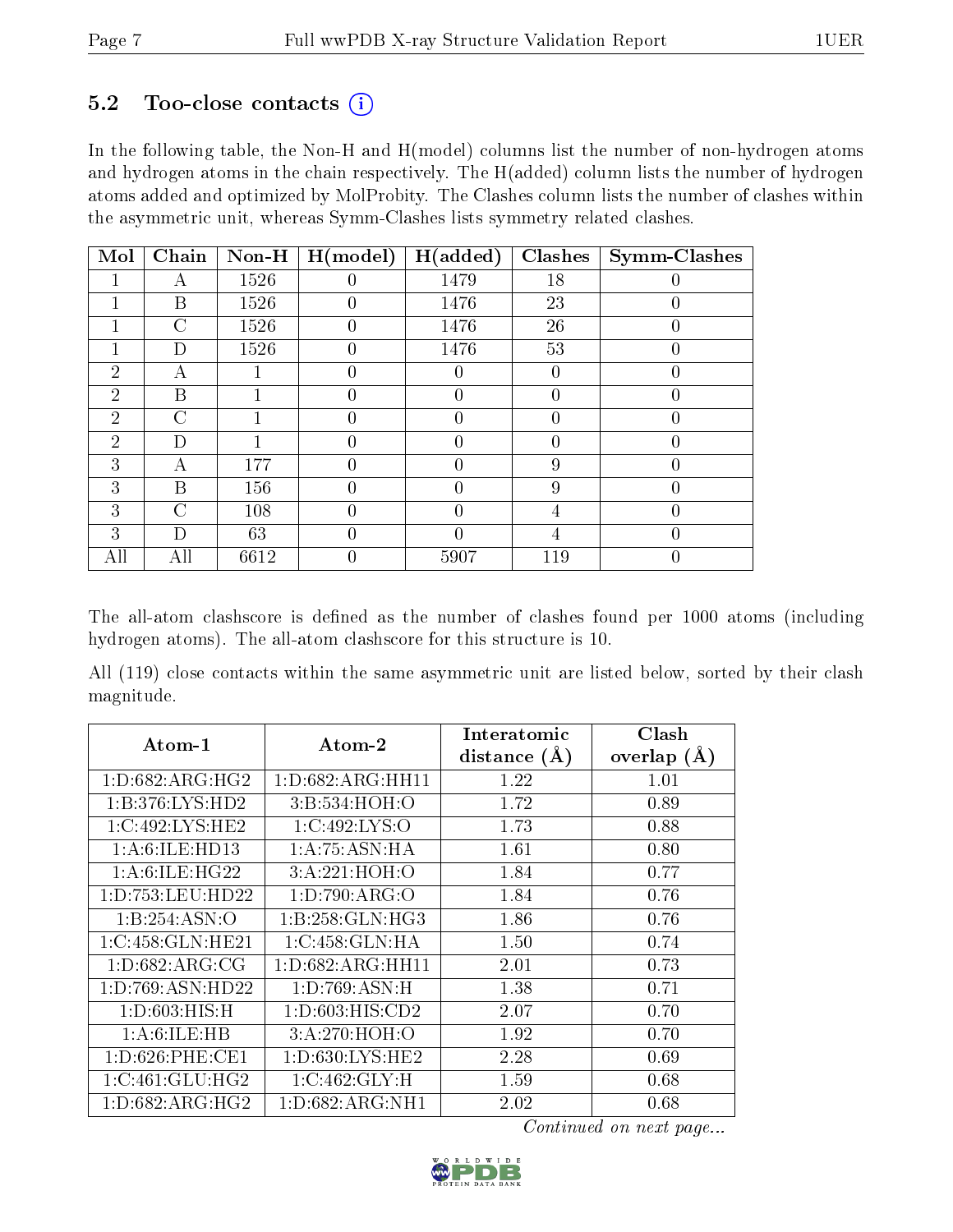| Continuea from previous page     |                      | Interatomic      | Clash             |  |
|----------------------------------|----------------------|------------------|-------------------|--|
| Atom-1                           | Atom-2               | distance $(\AA)$ | overlap $(A)$     |  |
| 1: D:691: GLY:O                  | 1:D:695:GLU:HG3      | 1.95             | 0.66              |  |
| 1:C:461:GLU:HG2                  | 1:C:462:GLY:N        | $2.10\,$         | 0.65              |  |
| 1:A:169:ASN:HD22                 | 1: A:169: ASN:H      | 1.46             | 0.64              |  |
| 1:D:693:LEU:O                    | 1:D:697:ILE:HD12     | 1.97             | 0.64              |  |
| 1:C:492:LYS:HG3                  | 1:C:591:TYR:HE2      | 1.64             | 0.63              |  |
| 1:D:609:PRO:HB2                  | 1:D:682:ARG:HH21     | 1.64             | 0.62              |  |
| 1:B:241:LYS:HD3                  | 1:B:241:LYS:N        | 2.13             | 0.62              |  |
| 1:C:458:GLN:HE21                 | 1:C:458:GLN:CA       | 2.12             | 0.62              |  |
| 1:B:300:GLN:HB3                  | 3:B:531:HOH:O        | 1.99             | 0.61              |  |
| 1:B:329:ASP:HB2                  | 3:B:413:HOH:O        | 1.99             | 0.60              |  |
| 1: D:601: MET: N                 | 1: D:650: ASN: HA    | $2.16\,$         | 0.60              |  |
| 1: A:60: SER:O                   | 1: A:61: GLU: HG3    | 2.02             | 0.60              |  |
| 1:B:369:ASN:H                    | 1:B:369:ASN:HD22     | 1.51             | 0.59              |  |
| 1:D:693:LEU:HD23                 | 1:D:788:GLU:HG3      | 1.84             | 0.59              |  |
| 1:D:677:TYR:O                    | 1:D:680:GLN:HG2      | 2.03             | 0.58              |  |
| 1:D:685:LYS:NZ                   | 1: D:685: LYS: HB2   | 2.19             | 0.57              |  |
| 1: D: 788: GLU: C                | 1: D: 790: ARG:H     | 2.08             | 0.57              |  |
| 1: D: 685: LYS: HB2              | 1:D:685:LYS:HZ3      | 1.70             | 0.57              |  |
| $1: D: 753: LEU: \overline{CD2}$ | 1:D:790:ARG:O        | 2.52             | 0.57              |  |
| $1:B:258:GLN:H\overline{G2}$     | 1:B:346:VAL:HG12     | 1.88             | 0.56              |  |
| 1:C:512:ASN:O                    | 1: C:516: THR: HG23  | 2.04             | 0.56              |  |
| 1: D:685: LYS: HG2               | 1:D:783:ASP:HA       | 1.88             | 0.56              |  |
| 1:D:696:ALA:O                    | 1: D:700: GLN: HG3   | 2.05             | 0.56              |  |
| 1:D:713:THR:O                    | 1: D: 717: THR: HG23 | 2.07             | 0.55              |  |
| 1:C:572:ALA:O                    | 1:C:576:LYS:HG3      | 2.06             | 0.55              |  |
| 1: D:704: PHE: CZ                | 1: D: 708: LYS: HD2  | 2.41             | 0.55              |  |
| 1:C:569:ASN:HD22                 | 1:C:569:ASN:H        | 1.54             | 0.54              |  |
| 1:D:693:LEU:HD22                 | 1:D:788:GLU:HA       | 1.89             | $\overline{0.54}$ |  |
| 1:B:299:LYS:CD                   | 3:B:414:HOH:O        | 2.55             | 0.54              |  |
| 1:D:703:SER:OG                   | 1: D:706: LYS: HG3   | 2.06             | 0.54              |  |
| 1: D: 673: ASN: HB3              | 1: D: 723: TRP: CZ2  | 2.43             | 0.54              |  |
| 1:C:524:VAL:CG1                  | 1:C:556:PHE:HB2      | 2.38             | 0.54              |  |
| 1: D:708: LYS: HG2               | 1:D:779:TRP:CE2      | 2.42             | 0.54              |  |
| 1:B:285:LYS:HG2                  | 3: B:546: HOH:O      | 2.08             | 0.53              |  |
| 1:C:513:THR:O                    | 1:C:517:THR:HG23     | 2.08             | 0.53              |  |
| 1:B:285:LYS:NZ                   | 3:B:546:HOH:O        | 2.42             | 0.53              |  |
| 1:C:458:GLN:NE2                  | 1:C:546:VAL:O        | 2.43             | 0.52              |  |
| 1:C:458:GLN:HA                   | 1:C:458:GLN:NE2      | 2.22             | 0.52              |  |
| 1: A:21: LYS:O                   | 1: A:25: GLU:HG3     | 2.10             | 0.52              |  |
| 1:B:299:LYS:HD3                  | 3:B:414:HOH:O        | 2.10             | 0.51              |  |
| 1:C:448:PHE:HE1                  | 1:C:459:LYS:HG3      | 1.75             | 0.51              |  |

Continued from previous page.

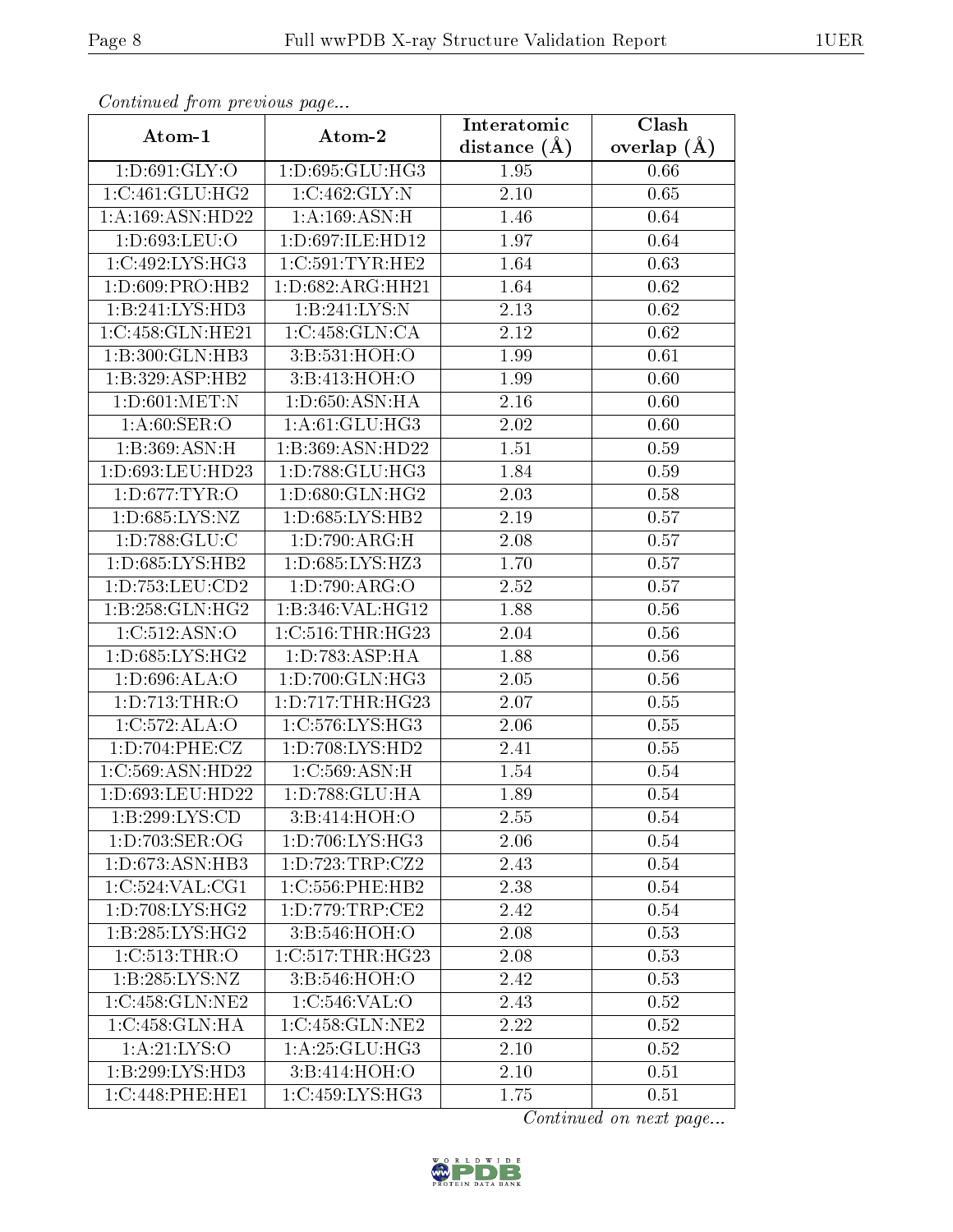| Continuatu jibin prototos pago       |                              | Interatomic       | $\overline{\text{Clash}}$ |
|--------------------------------------|------------------------------|-------------------|---------------------------|
| Atom-1                               | Atom-2                       | distance $(\AA)$  | overlap $(\AA)$           |
| 1:A:144:ASN:OD1                      | 1:A:146:VAL:HG22             | 2.10              | 0.51                      |
| 1:C:569:ASN:ND2                      | 1:D:630:LYS:HD2              | $\overline{2.27}$ | 0.50                      |
| 1: A:6: ILE: CD1                     | 1:A:75:ASN:HA                | 2.40              | 0.49                      |
| 1: D:601: MET: N                     | 3:D:375:HOH:O                | 2.45              | 0.49                      |
| 1: D: 685: LYS: NZ                   | 1: D:685: LYS: CB            | 2.76              | 0.49                      |
| 1:C:444:ILE:HD12                     | 3:C:697:HOH:O                | 2.11              | 0.49                      |
| 1: D:640: ASN:CB                     | 3:D:40:HOH:O                 | 2.61              | 0.49                      |
| 1:D:700:GLN:HE22                     | 1:D:734:LEU:HG               | 1.79              | 0.48                      |
| 1:B:289:PRO:HB3                      | 1:B:384:TRP:CE3              | $\overline{2}.48$ | 0.48                      |
| 1:B:370:ARG:NH2                      | 3:B:533:HOH:O                | 2.33              | 0.48                      |
| 1:D:734:LEU:HD21                     | 1: D:791: TYR: CE1           | 2.49              | 0.47                      |
| 1: D:696: ALA:HB1                    | 1:D:700:GLN:HE21             | 1.81              | 0.46                      |
| 1:D:769:ASN:HD22                     | 1:D:769:ASN:N                | 2.08              | 0.46                      |
| 1:C:492:LYS:HD3                      | 3:C:632:HOH:O                | 2.16              | 0.46                      |
| 1:B:241:LYS:N                        | 1:B:241:LYS:CD               | 2.79              | 0.46                      |
| 1:B:295:GLU:O                        | 1:B:299:LYS:HG2              | 2.16              | 0.46                      |
| 1: D: 727: ALA: O                    | 1:D:734:LEU:HA               | 2.16              | 0.46                      |
| 1:D:772:ALA:O                        | 1: D: 776: LYS: HD3          | 2.17              | 0.45                      |
| 1:A:147:ARG:CZ                       | 3:A:207:HOH:O                | 2.64              | 0.45                      |
| 1:D:640:ASN:HB3                      | 3:D:40:HOH:O                 | 2.16              | 0.45                      |
| 1: D:614: ALA:O                      | 1:D:683:PRO:HB3              | 2.17              | 0.45                      |
| 1: D:641: LYS: N                     | 3:D:40:HOH:O                 | 2.49              | 0.45                      |
| 1: D: 652: ASP: OD1                  | 1: D: 655: THR: CB           | 2.65              | 0.45                      |
| 1:B:299:LYS:HD3                      | 1:B:299:LYS:N                | 2.30              | 0.45                      |
| 1: A:6: ILE: HG23                    | 3:A:195:HOH:O                | 2.17              | 0.45                      |
| 1:D:731:ASN:HD22                     | 1:D:731:ASN:H                | 1.65              | 0.44                      |
| 1:B:273:ASN:HB3                      | 1:B:323:TRP:CZ2              | 2.52              | 0.44                      |
| 1: D: 729: ASP: OD1                  | 1: D: 729: ASP: C            | 2.56              | 0.44                      |
| $1:C:544: \overline{\text{ASN:OD1}}$ | 1:C:546:VAL:HG13             | 2.18              | 0.44                      |
| 1: A:176: LYS: HE3                   | 3:A:355:HOH:0                | 2.16              | 0.44                      |
| 1: C:506: LYS:O                      | 1:C:510:GLU:HG3              | 2.17              | 0.44                      |
| 1: D:609: PRO:HB2                    | 1:D:682:ARG:NH2              | 2.31              | 0.44                      |
| 1:A:121:SER:HB3                      | 1: A:159:TRP:CD2             | 2.53              | 0.43                      |
| 1:B:212:VAL:HG23                     | $1:B:221:LY\overline{S:HG3}$ | 2.00              | 0.43                      |
| 1: D:685: LYS: CG                    | 1: D: 783: ASP: HA           | 2.49              | 0.43                      |
| 1:C:477:TYR:O                        | 1:C:480:GLN:HG2              | 2.17              | 0.43                      |
| 1:D:632:LEU:HD12                     | 1:D:632:LEU:O                | 2.19              | 0.43                      |
| 1: D:628: HIS:O                      | 1:D:632:LEU:HB3              | 2.19              | 0.43                      |
| 1:C:489:PRO:HB3                      | 1:C:584:TRP:CE3              | 2.53              | 0.43                      |
| 1:A:147:ARG:NE                       | 3:A:207:HOH:O                | 2.50              | 0.43                      |
| 1:A:147:ARG:NH2                      | 3:A:207:HOH:O                | 2.52              | 0.43                      |

Continued from previous page.

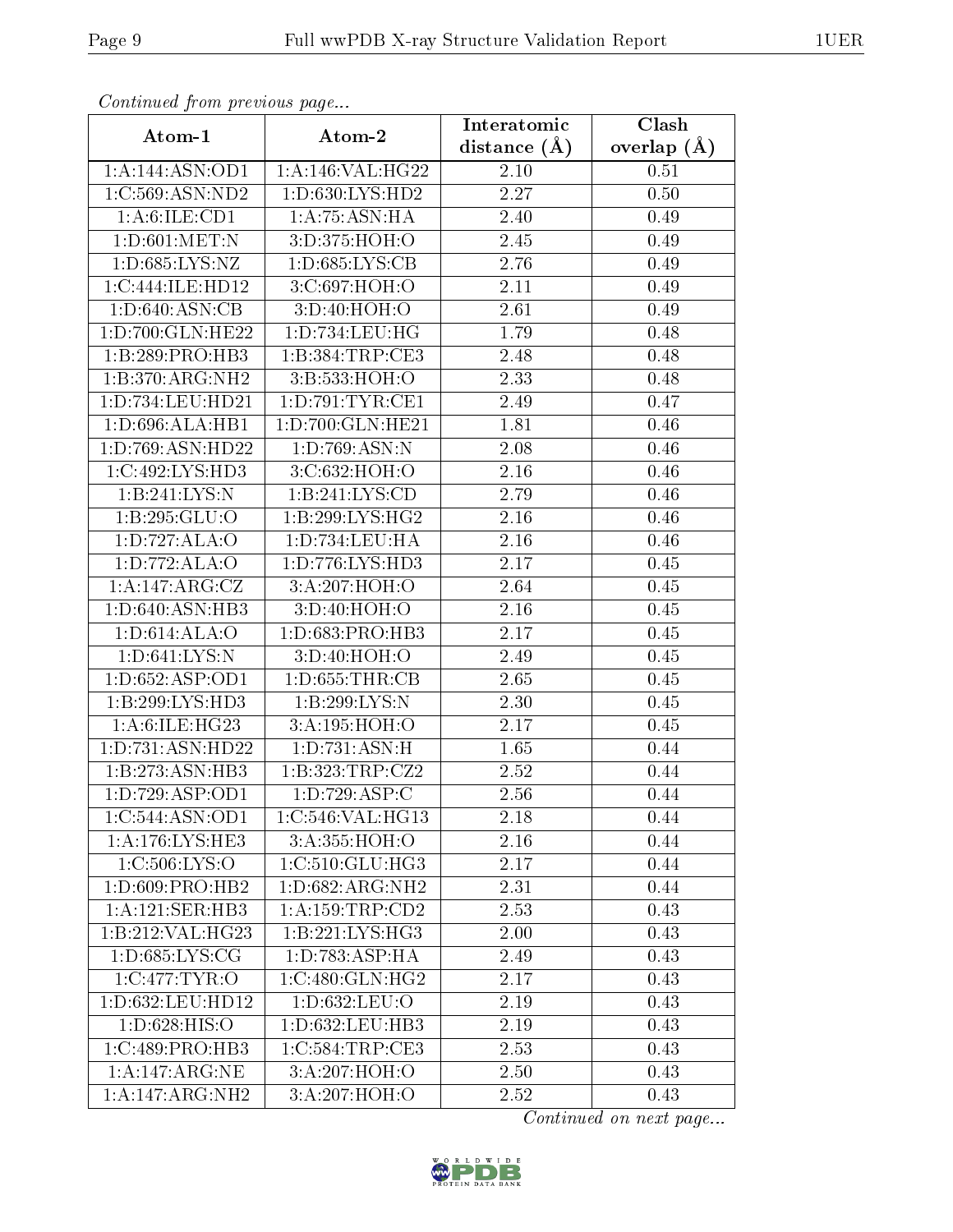|                     |                     | Interatomic    | Clash         |
|---------------------|---------------------|----------------|---------------|
| Atom-1              | Atom-2              | distance $(A)$ | overlap $(A)$ |
| 1:D:744:ASN:CG      | 1: D: 745: PRO: HD2 | 2.39           | 0.43          |
| 1:C:458:GLN:CD      | 1:C:546:VAL:O       | 2.57           | 0.43          |
| 1:C:524:VAL:HG13    | 1:C:556:PHE:HB2     | 2.00           | 0.43          |
| 1: D: 652: ASP: OD1 | 1: D: 655: THR: HB  | 2.19           | 0.42          |
| 1: D:682: ARG: CG   | 1: D: 682: ARG: NH1 | 2.67           | 0.42          |
| 1:C:401:MET:HB3     | 3:C:603:HOH:O       | 2.20           | 0.42          |
| 1:C:444:ILE:CD1     | 3:C:697:HOH:O       | 2.66           | 0.42          |
| 1:D:676:LEU:HB2     | 1: D: 725: TRP: HH2 | 1.85           | 0.42          |
| 1:B:206:ILE:HD12    | 1:B:206:ILE:O       | 2.19           | 0.42          |
| 1:B:282:ARG:HB2     | 1:B:285:LYS:HD2     | 2.02           | 0.42          |
| 1: D: 653: LEU: O   | 1: D: 657: VAL:HG23 | 2.20           | 0.41          |
| 1:D:726:LEU:HG      | 1:D:753:LEU:HD12    | 2.02           | 0.41          |
| 1:B:282:ARG:CB      | 1: B: 285: LYS: HE3 | 2.50           | 0.41          |
| 1: A:54:ASN:HB2     | 3:A:327:HOH:O       | 2.19           | 0.41          |
| 1: A:6: ILE: HG21   | 1:A:75:ASN:OD1      | 2.20           | 0.41          |
| 1: D:602:THR:HG22   | 1:D:602:THR:O       | 2.20           | 0.41          |
| 1: A:6: ILE: CG2    | 1: A:75: ASN:OD1    | 2.69           | 0.41          |
| 1:C:458:GLN:CA      | 1:C:458:GLN:NE2     | 2.83           | 0.41          |
| 1: A:6: ILE: CG2    | 3:A:270:HOH:O       | 2.68           | 0.41          |
| 1:B:252:ASP:O       | 1:B:256:ILE:HG13    | 2.21           | 0.41          |
| 1:B:370:ARG:NE      | 3:B:533:HOH:O       | 2.34           | 0.41          |
| 1: D:601: MET:HG3   | 1: D:651: ALA:O     | 2.22           | 0.40          |

Continued from previous page...

There are no symmetry-related clashes.

#### 5.3 Torsion angles (i)

#### 5.3.1 Protein backbone (i)

In the following table, the Percentiles column shows the percent Ramachandran outliers of the chain as a percentile score with respect to all X-ray entries followed by that with respect to entries of similar resolution.

The Analysed column shows the number of residues for which the backbone conformation was analysed, and the total number of residues.

| Mol | Chain | Analysed                     | Favoured | Allowed   Outliers | Percentiles                |                    |
|-----|-------|------------------------------|----------|--------------------|----------------------------|--------------------|
|     |       | $189/191(99\%)$   183 (97\%) |          | $6(3\%)$           | 100 100                    |                    |
|     |       | $189/191(99\%)$   183 (97\%) |          | 6 $(3%)$           | 100                        | $\blacksquare$ 100 |
|     |       | $189/191(99\%)$   184 (97\%) |          | $5(3\%)$           | $^{\prime}$ 100 $_{\rm I}$ | 100                |

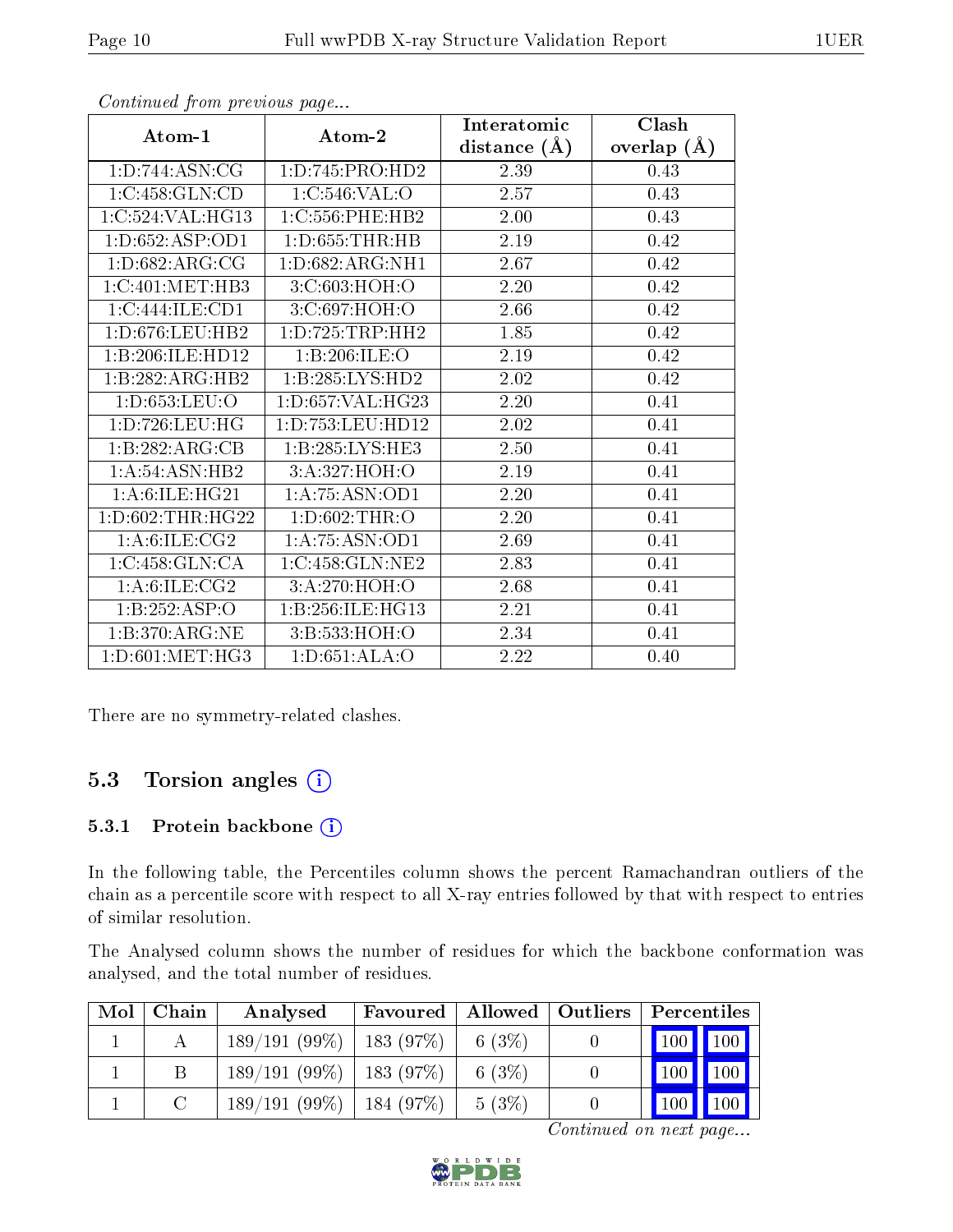|     | $Mol$   Chain | contentable provisions pagoni<br>Analysed |            | Favoured   Allowed   Outliers   Percentiles |
|-----|---------------|-------------------------------------------|------------|---------------------------------------------|
|     |               | $189/191(99\%)$   178 (94\%)   11 (6\%)   |            |                                             |
| All | All           | $756/764$ (99\%)   728 (96\%)             | $-28(4\%)$ | 100 100                                     |

Continued from previous page...

There are no Ramachandran outliers to report.

#### 5.3.2 Protein sidechains  $(i)$

In the following table, the Percentiles column shows the percent sidechain outliers of the chain as a percentile score with respect to all X-ray entries followed by that with respect to entries of similar resolution.

The Analysed column shows the number of residues for which the sidechain conformation was analysed, and the total number of residues.

| Mol | Chain   | Analysed            | Rotameric | Outliers    | Percentiles      |
|-----|---------|---------------------|-----------|-------------|------------------|
|     | A       | $160/160$ $(100\%)$ | 152 (95%) | 8(5%)       | 6 <br>24         |
|     | B.      | $160/160$ (100%)    | 154 (96%) | 6 $(4%)$    | 33<br>10         |
|     | $\rm C$ | $160/160(100\%)$    | 151 (94%) | $9(6\%)$    | $\sqrt{5}$<br>21 |
|     | D.      | $160/160$ (100%)    | 143 (89%) | 17 $(11\%)$ | $\mathbf{1}$     |
| All | All     | 640/640 $(100\%)$   | 600 (94%) | 40 $(6\%)$  | $\vert 4 \vert$  |

All (40) residues with a non-rotameric sidechain are listed below:

| Mol            | Chain                   | Res | Type                                    |
|----------------|-------------------------|-----|-----------------------------------------|
| 1              | А                       | 42  | LEU                                     |
| $\mathbf 1$    | $\bf{A}$                | 59  | <b>LYS</b>                              |
| $\mathbf{1}$   | $\overline{\rm A}$      | 90  | $\overline{\text{L} \text{Y}} \text{S}$ |
| $\mathbf{1}$   | $\overline{A}$          | 92  | <b>LYS</b>                              |
| $\mathbf{1}$   | $\overline{A}$          | 99  | <b>LYS</b>                              |
| $\overline{1}$ | $\overline{A}$          | 147 | $\rm \overline{A}RG$                    |
| $\mathbf{1}$   | $\overline{A}$          | 169 | <b>ASN</b>                              |
| $\mathbf{1}$   | $\overline{\rm A}$      | 176 | <b>LYS</b>                              |
| $\mathbf{1}$   | B                       | 250 | <b>ASN</b>                              |
| $\overline{1}$ | B                       | 290 | <b>LYS</b>                              |
| $\mathbf{1}$   | $\overline{\mathbf{B}}$ | 305 | GLU                                     |
| $\mathbf 1$    | B                       | 309 | GLU                                     |
| $\overline{1}$ | Β                       | 369 | ASN                                     |
| $\mathbf{1}$   | B                       | 376 | <b>LYS</b>                              |
| $\mathbf{1}$   | $\overline{\rm C}$      | 401 | $ME\overline{T}$                        |
| $\overline{1}$ | $\overline{C}$          | 407 | SER                                     |

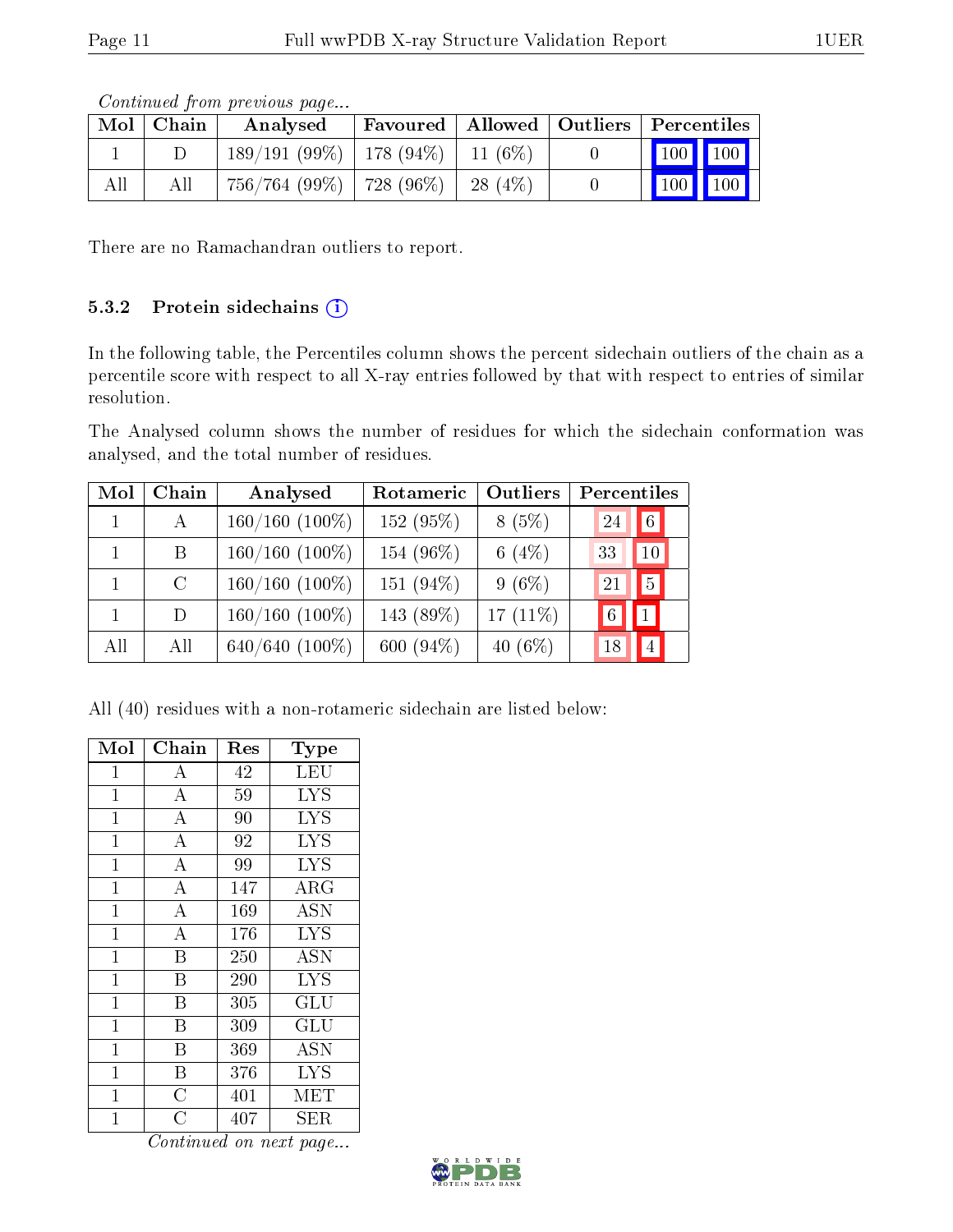| Mol            | $\overline{\mathrm{Chain}}$                                                                                                                                                                              | Res              | Type                      |
|----------------|----------------------------------------------------------------------------------------------------------------------------------------------------------------------------------------------------------|------------------|---------------------------|
| $\mathbf 1$    |                                                                                                                                                                                                          | 454              | <b>ASN</b>                |
| $\mathbf{1}$   |                                                                                                                                                                                                          | 458              | $\overline{\text{GLN}}$   |
| $\overline{1}$ |                                                                                                                                                                                                          | 490              | $\overline{\text{LYS}}$   |
| $\overline{1}$ |                                                                                                                                                                                                          | 492              | $\overline{\text{LYS}}$   |
| $\overline{1}$ |                                                                                                                                                                                                          | 509              | $\overline{{\rm GLU}}$    |
| $\overline{1}$ |                                                                                                                                                                                                          | 564              | <b>TYR</b>                |
| $\overline{1}$ |                                                                                                                                                                                                          | 569              | $\overline{\text{ASN}}$   |
| $\overline{1}$ | $\frac{\overline{C}}{\overline{C}}\frac{\overline{C}}{\overline{C}}\frac{\overline{C}}{\overline{C}}\frac{\overline{C}}{\overline{D}}\frac{\overline{D}}{\overline{D}}\frac{\overline{D}}{\overline{D}}$ | 604              | $\overline{\text{GLU}}$   |
| $\overline{1}$ |                                                                                                                                                                                                          | 641              | $\overline{\text{LYS}}$   |
| $\overline{1}$ |                                                                                                                                                                                                          | $\overline{644}$ | ILE                       |
| $\mathbf{1}$   |                                                                                                                                                                                                          | 658              | $\overline{\text{GLN}}$   |
| $\overline{1}$ | $\overline{D}$                                                                                                                                                                                           | 682              | $\overline{\rm{ARG}}$     |
| $\mathbf{1}$   | $\overline{D}$                                                                                                                                                                                           | 685              | $\overline{\text{LYS}}$   |
| $\mathbf{1}$   | $\overline{D}$                                                                                                                                                                                           | 690              | $\overline{\text{LYS}}$   |
| $\overline{1}$ | $\overline{D}$                                                                                                                                                                                           | 692              | $\overline{\text{LYS}}$   |
| $\overline{1}$ | $\overline{D}$                                                                                                                                                                                           | 697              | ILE                       |
| $\overline{1}$ | $\overline{D}$                                                                                                                                                                                           | 698              | $\overline{\text{ASP}}$   |
| $\overline{1}$ | $\overline{D}$                                                                                                                                                                                           | 699              | $\overline{\text{LYS}}$   |
| $\mathbf{1}$   | $\overline{D}$                                                                                                                                                                                           | 705              | $\overline{\text{GLU}}$   |
| $\overline{1}$ | $\frac{1}{\overline{D}}$                                                                                                                                                                                 | 733              | <b>LYS</b>                |
| $\mathbf{1}$   | $\frac{\overline{D}}{D}$                                                                                                                                                                                 | 747              | $\rm{ARG}$                |
| $\overline{1}$ |                                                                                                                                                                                                          | 748              | $\overline{\mathrm{LYS}}$ |
| $\mathbf{1}$   | $\frac{\overline{D}}{D}$                                                                                                                                                                                 | 769              | ASN                       |
| $\overline{1}$ |                                                                                                                                                                                                          | 776              | $\overline{\mathrm{LYS}}$ |

Continued from previous page...

Some sidechains can be flipped to improve hydrogen bonding and reduce clashes. All (8) such sidechains are listed below:

| Mol | Chain  | Res | Type                      |
|-----|--------|-----|---------------------------|
|     | А      | 169 | <b>ASN</b>                |
|     | R      | 369 | <b>ASN</b>                |
| 1   | С      | 458 | <b>GLN</b>                |
| 1   | C      | 569 | <b>ASN</b>                |
| 1   | $\Box$ | 603 | $\overline{H}$ IS         |
| 1   | $\Box$ | 675 | <b>ASN</b>                |
|     |        | 731 | $\overline{\mathrm{ASN}}$ |
|     |        | 769 | <b>ASN</b>                |

#### 5.3.3 RNA [O](https://www.wwpdb.org/validation/2017/XrayValidationReportHelp#rna)i

There are no RNA molecules in this entry.

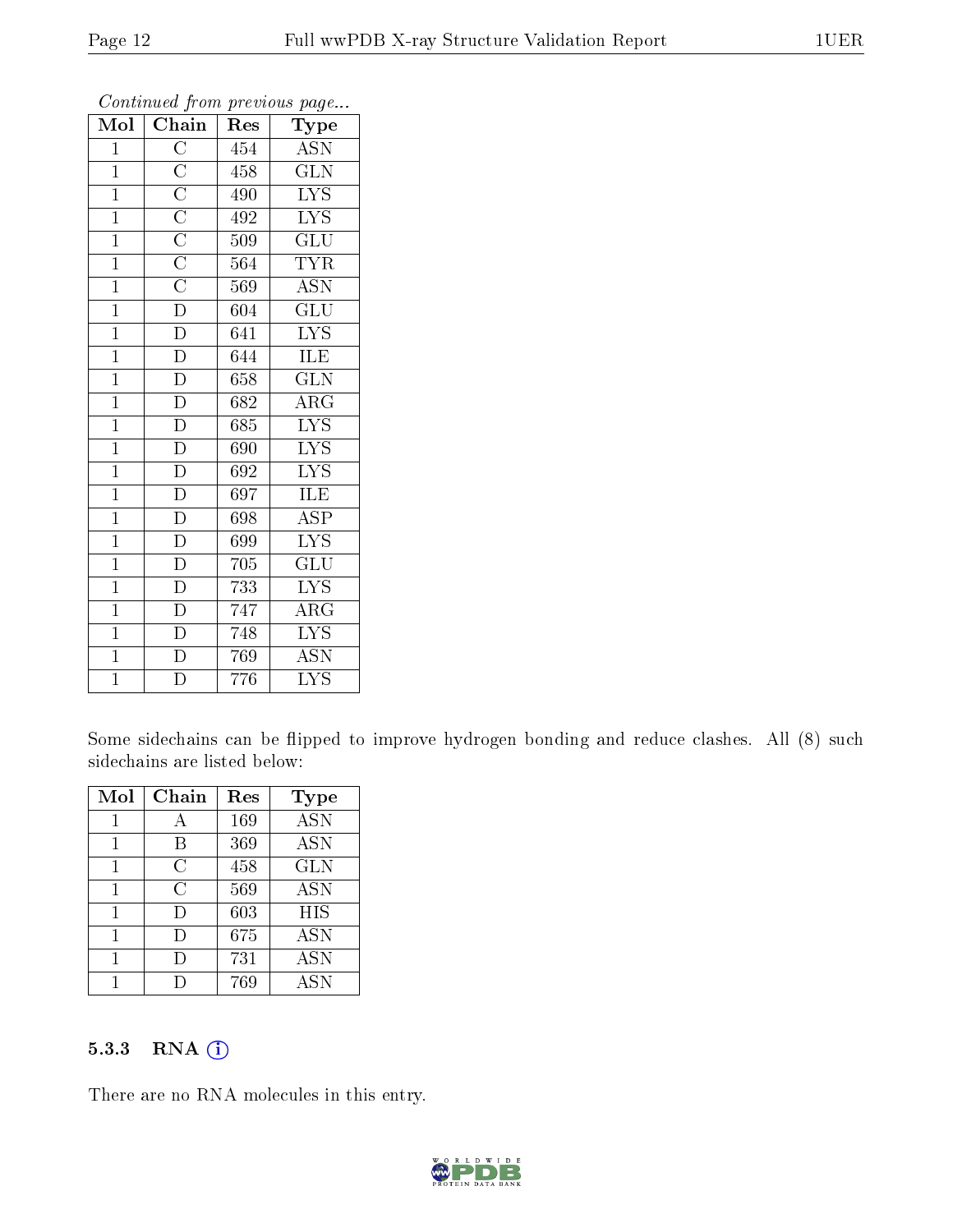#### 5.4 Non-standard residues in protein, DNA, RNA chains (i)

There are no non-standard protein/DNA/RNA residues in this entry.

#### 5.5 Carbohydrates  $(i)$

There are no carbohydrates in this entry.

#### 5.6 Ligand geometry (i)

Of 4 ligands modelled in this entry, 4 are monoatomic - leaving 0 for Mogul analysis.

There are no bond length outliers.

There are no bond angle outliers.

There are no chirality outliers.

There are no torsion outliers.

There are no ring outliers.

No monomer is involved in short contacts.

#### 5.7 [O](https://www.wwpdb.org/validation/2017/XrayValidationReportHelp#nonstandard_residues_and_ligands)ther polymers  $(i)$

There are no such residues in this entry.

#### 5.8 Polymer linkage issues  $(i)$

There are no chain breaks in this entry.